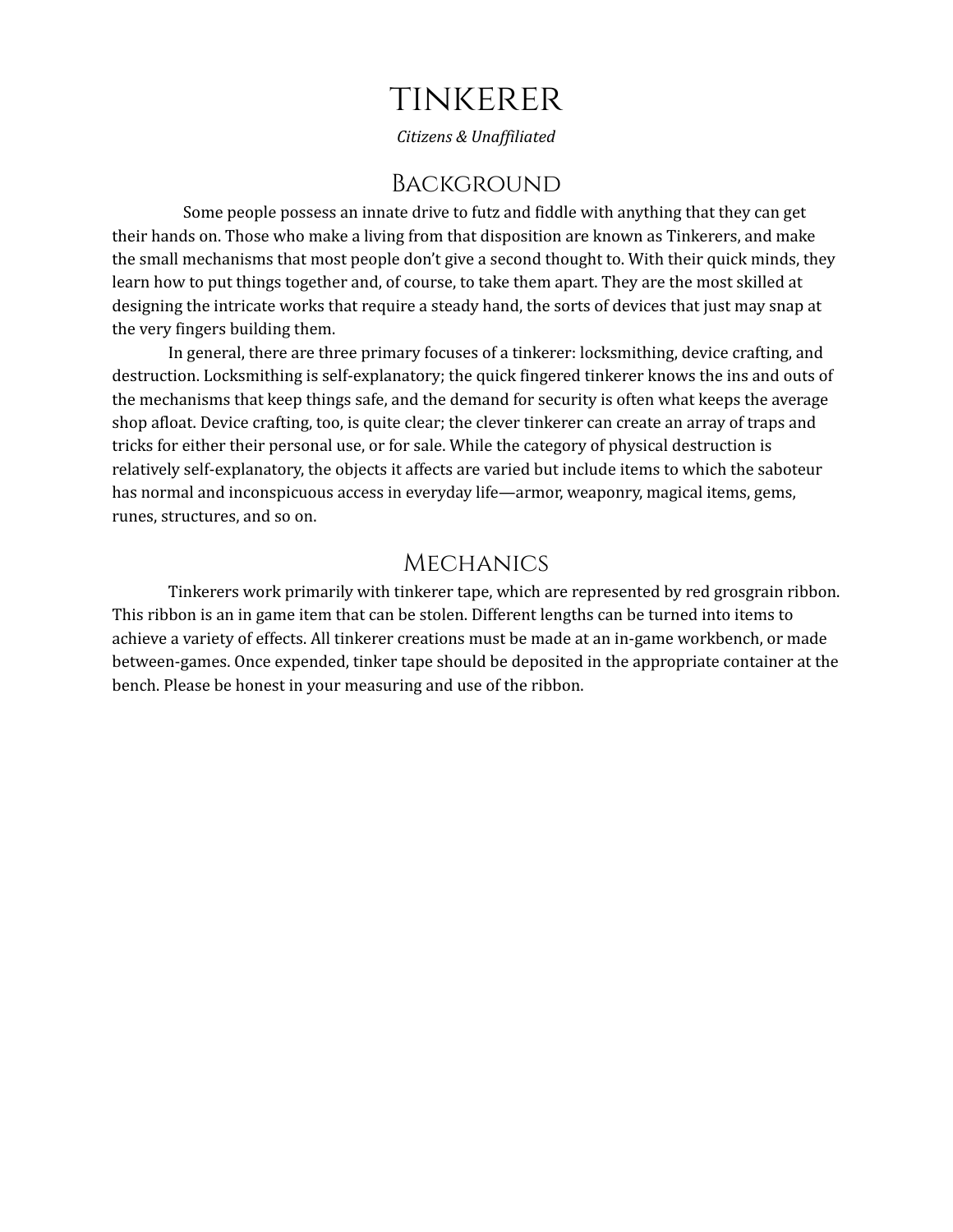# Progression

| Level         | Requirement                                                                                                                              | Time        | <b>In-game Benefits</b>                                          |
|---------------|------------------------------------------------------------------------------------------------------------------------------------------|-------------|------------------------------------------------------------------|
| <i>Novice</i> | Over the course of 2 events, create<br>10 inches of Tinker Tape                                                                          | +2 events   | Gain 5 inches of Tinker Tape<br>All novice skills unlocked.      |
| Journeyman    | Accomplish 2 of the following<br>over 2 events:<br>Break 2 items,<br>Create 2 traps,<br>Create 2 level 1 locks                           | $+2$ events | Gain 5 inches of Tinker Tape<br>All journeyman skills unlocked.  |
| <b>Master</b> | Accomplish 2 of the following<br>over 2 events:<br>Create traps using 20 inches<br>of tape,<br>Create 2 level 2 locks<br>Destroy 2 locks | $+2$ events | Gain 5 inches of Tinker Tape<br>All master skills unlocked.      |
| Grandmaster   |                                                                                                                                          |             | Gain 5 inches of tinker tape<br>All grandmaster skills unlocked. |

# Skills

*Note*: Each skill listed below is classified as an infinite-use skill, but it requires the indicated amount of materials.

## **NOVICE**

**Tinker Tape (0)** As an in-game skill you may spend five metal rings or leather scraps to create five inches of tinker tape. You may exchange the appropriate number of rings or leather scraps at the Workbench for the appropriate inches of tinker tape.

**Destroy Item (1)** Spend 1 minute of uninterrupted role-play sabotaging a mundane in-game item, with the exception of locks, by wrapping a length of tinker tape around it. That item is considered broken. If the tape falls off, it is considered wasted.

**Oil Slick (1)** After spending 5 minutes and 3 inches of tinker tape you may take 1 oil slick prop from the workbench supply box.

**Create Key (1)**: As a between-game action you may create a key for any non-magical lock you have in your possession or copy a key that you have in your possession. 1 inch of tape per lock level.

## journeyman

**Destroy Item, Improved (2)** Your ability to destroy items now includes mundane weapons and armor.